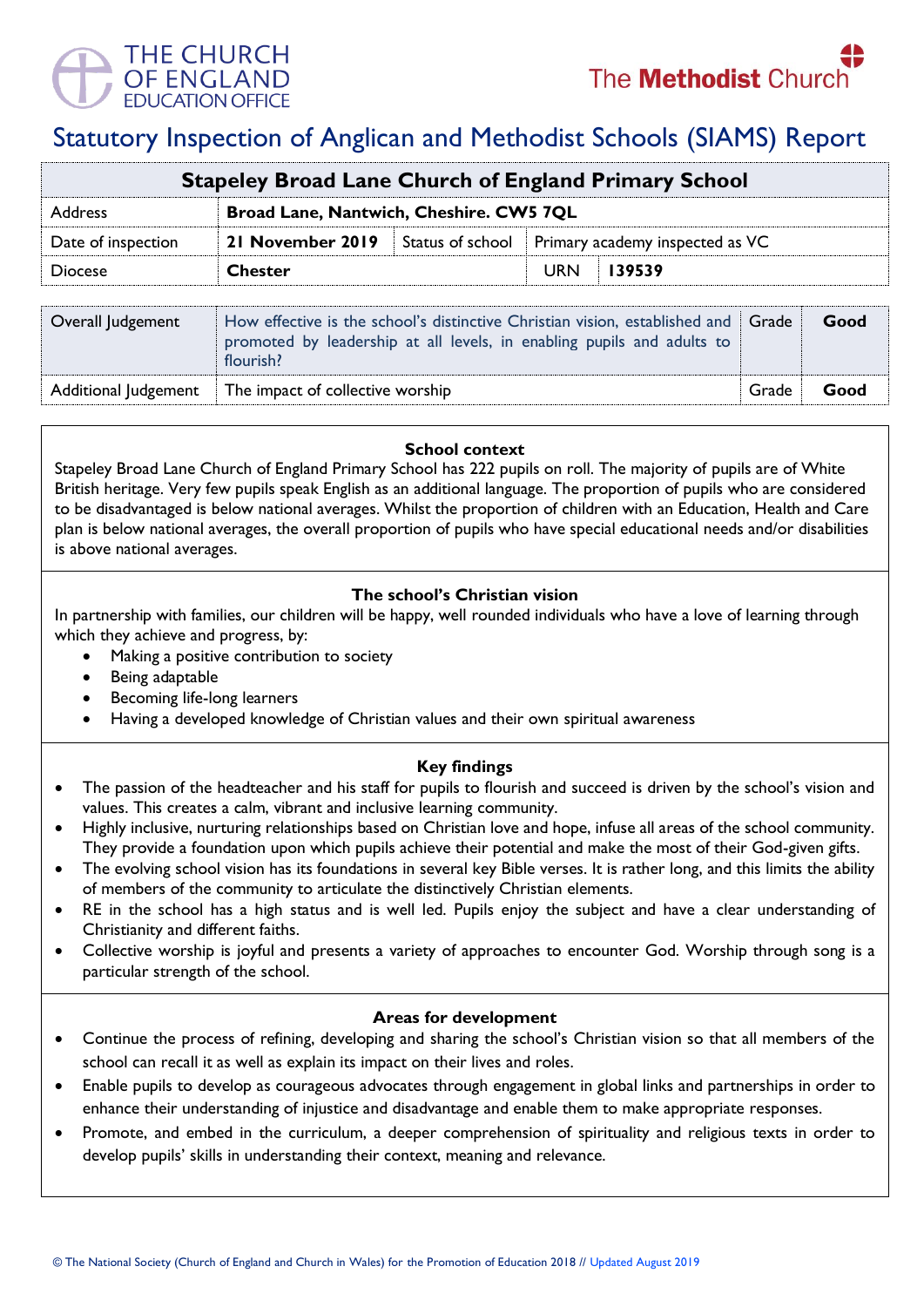How effective is the school's distinctive Christian vision, established and promoted by leadership at all levels, in enabling pupils and adults to flourish?

### **Inspection findings**

The full and detailed Christian vision and values for Stapeley Broad Lane are shared throughout the school. They are thoroughly rooted in biblical principles. Good relationships, academic success and a passion to advocate respect and value for all, are hallmarks of the school. This creates an environment which is nurturing and inclusive where all can flourish. Governors work closely with leaders to sustain a clear system to evaluate and develop the school's work, policies and Christian distinctiveness. The school is in a mutually positive partnership with the diocese and has links with the local parish. Staff, governors and parents are involved in helping to develop the school's Christian distinctiveness. Because of this, the importance of the Christian vision is a central focus in all areas of the school's work and development. Areas to improve in the last inspection have been addressed successfully.

The school's curriculum gives each individual pupil challenge, breadth and a depth of experience which results in them being highly successful. It recognises the individual needs of every pupil, and through the underpinning Christian vision, ensures that all are valued. Pupils at the school make strong academic progress. This means that pupils, including the most vulnerable, are enabled to flourish and reach their God-given potential. Through an enquiry approach in several subjects, pupils are motivated and encouraged to think deeply. This supports the development of curiosity. However, a clear understanding of spiritual and theological literacy and vocabulary is not yet sufficiently developed. This means that pupils are not yet able to fully explore and articulate responses to a full range of deeper theological questions.

Pupils develop confidence and experience through an extensive range of extra-curricular provision, trips and residential visits. They are given a variety of positions of responsibility such as Worship Councillor, Eco Warrior, Safety Officer, Reading Buddy and Sports Councillor. This helps them to become resilient and to learn and apply new skills for life. The provision for music in the school is strong, successful and wide-ranging. Choirs and other groups bring pleasure to others in various contexts such as local churches and care-homes, community events and competitions. Charity work, including much fundraising for a range of charities, enables members of the school community to show compassion and love for their neighbour. It also brings an understanding of the work of charities and the lives of people who have a different experience of life. Provision for pupils to look beyond their own perspective of life through the context of international and global links has not yet been re-established. This limits pupils' world view and their chances to become courageous advocates in relation to global concerns and injustice.

The firmly-rooted vision and values underpin the positive relationships and inclusive atmosphere which pervade all areas of the school and its work. The exemplary behaviour of pupils and the school community's natural care and concern for one another, means that everyone feels safe and is safe. Pupils are enabled to explore ideas and to develop and share their own views and opinions. This supports the environment of mutual respect in which it is safe to explore ideas and, where necessary, to disagree well. Bullying and conflict in any form are rare in the school. The concept and practice of forgiveness and reconciliation is well established and comes naturally. This results in a strong sense of fairness and justice. This further strengthens and confirms the affirmative character of the school as a place of purposefulness, calm and care. Positive mental health and wellbeing of all is given a high priority. Consequently, everyone is looking out for each other and no one who is struggling goes unnoticed.

Members of the school community are unfailingly treated with respect and dignity. Pupils understand and celebrate difference and diversity. Effective policies and procedures for this are in place. One pupil summarised their view, saying, 'We just let people get on with being themselves'. Whilst any form of prejudicial language or behaviour is very rare in the school, it is naturally monitored and challenged by pupils and staff alike. Thus, everyone feels welcome and included as an individual who is created in God's image.

Collective worship at the school is engaging, joyful and uplifting. Some liturgy, including the Lord's Prayer, is used each day along with a range of worship songs in which all participate wholeheartedly. Bible readings and stories are used. Pupils listen attentively and have opportunities to reflect and respond to what they have heard. As a result, the school community places great value on times to gather for worship. The Worship Council is becoming more active in evaluating and planning worship. Regular visits by local clergy enhance collective worship. Pupils describe one regular